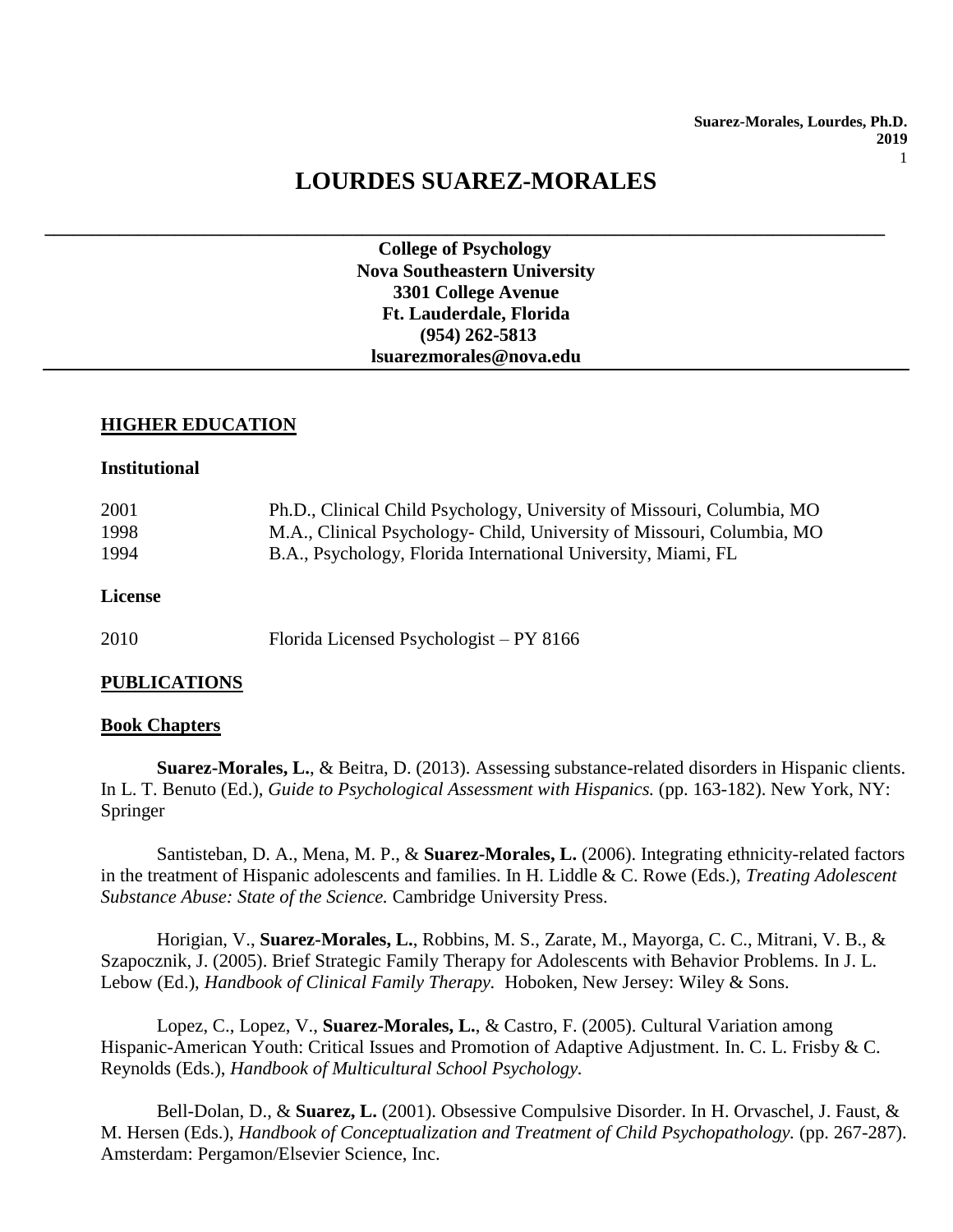## **Refereed Journal Articles**

**Suarez-Morales, L.** & Jacobson, J. (2018). Relationship of coping responses and anxiety symptoms in Hispanic youth. *Acta Psychopathologica, 4*, 1-10. DOI: 10.4172/2469-6676.100147

**Suarez-Morales, L.**, Mena, M., Schlaudt, V., & Santisteban, D. (2017). Trauma in Hispanic youth with psychiatric symptoms: Investigating gender and family effects. *Psychological Trauma: Theory, Research, Practice and Policy,* 9 (3), 334-343. DOI:10.1037/tra0000216

Bellini, S., Pereda, V., Cordero, N. & **Suarez-Morales, L.** (2016). Developing multicultural awareness in preschool children: A pilot intervention. *Journal of Social Sciences, 4*, 182-189. DOI: 10.4236/jss.2016.47028

Guo, X., **Suarez-Morales, L.,** Schwartz, S., & Szapocznik, J. (2012). Some evidence for multidimensional biculturalism: Confirmatory factor analysis and measurement invariance analysis on the Bicultural Involvement Questionnaire-Short Version. *Journal of Latino(a) Psychology, 1(S),* 52-65. DOI: 10.1037/2168-1678.1.S.52

Zeng, G., Fu, P., May, H., Lopez, B., **Suarez-Morales, L.**, Volkle, M. C., Wang, C., & Boruch, R. F. (2012). America's youngest kindergarteners' elevated levels of internalizing problems at school entry and beyond: Evidence from the Early Childhood Longitudinal Study (ECLS). *School Mental Health, 4,*  129-142. DOI: 10.1007/s12310-012-9077-x

Burlew, K., Larios, S., **Suarez-Morales, L.**, Holmes, B., & Venner, K., & Chavez, R. (2011). Increasing ethnic minority participation in substance abuse clinical trials: Lessons learned in the National Institute on Drug Abuse's Clinical Trial Network. *Cultural Diversity and Ethnic Minority Psychology, 17* (4), 345-356.

Bamatter, W., Carroll, K. M., Añez, L. M., Paris, M., Ball, S. A., Nich, C., Frankforter, T. L., **Suarez-Morales, L.**, Szapocznik, J., & Martino, S. (2010). Informal discussions in substance abuse treatment sessions with Spanish-speaking clients. *Journal of Substance Abuse Treatment, 39,* 353-363*.* 

**Suarez-Morales, L.**, Martino, S., Bedregal, L., McCabe, B. E., Cuzmar, I., Paris, M., Feaster, D. J., Carroll, K. M., & Szapocznik, J. (2010). Do therapist cultural characteristics influence the outcome of substance abuse treatment for Spanish-speaking adults? *Cultural Diversity and Ethnic Minority Psychology, 16,* 199-205.

Hien, D. A., Jiang, H., Campbell, A. N. C., Hu, M., Miele, G. M.; Cohen, L. R., Brigham, G. S., Capstick, C., Kulaga, A., Robinson, J., **Suarez-Morales, L.**, & Nuñes, E. V. (2010). Do treatment improvements in PTSD severity affect substance use outcomes? A secondary analysis from a randomized clinical trial in NIDA's Clinical Trials Network. *The American Journal of Psychiatry, 167,* 95-101*.*

Carroll, K. M., Martino, S., Ball, S. A., Nich, C., Frankforter, T. L., Anez-Nava, L., Paris, M., **Suarez-Morales, L.,** Szapocznik, J., Miller, W. M., Rosa, C., Matthews, J., & Farentinos, C., (2009). A multisite randomized effectiveness trial of motivational enhancement therapy for Spanish-speaking Substance Users. *Journal of Consulting and Clinical Psychology, 77,* 993-999*.*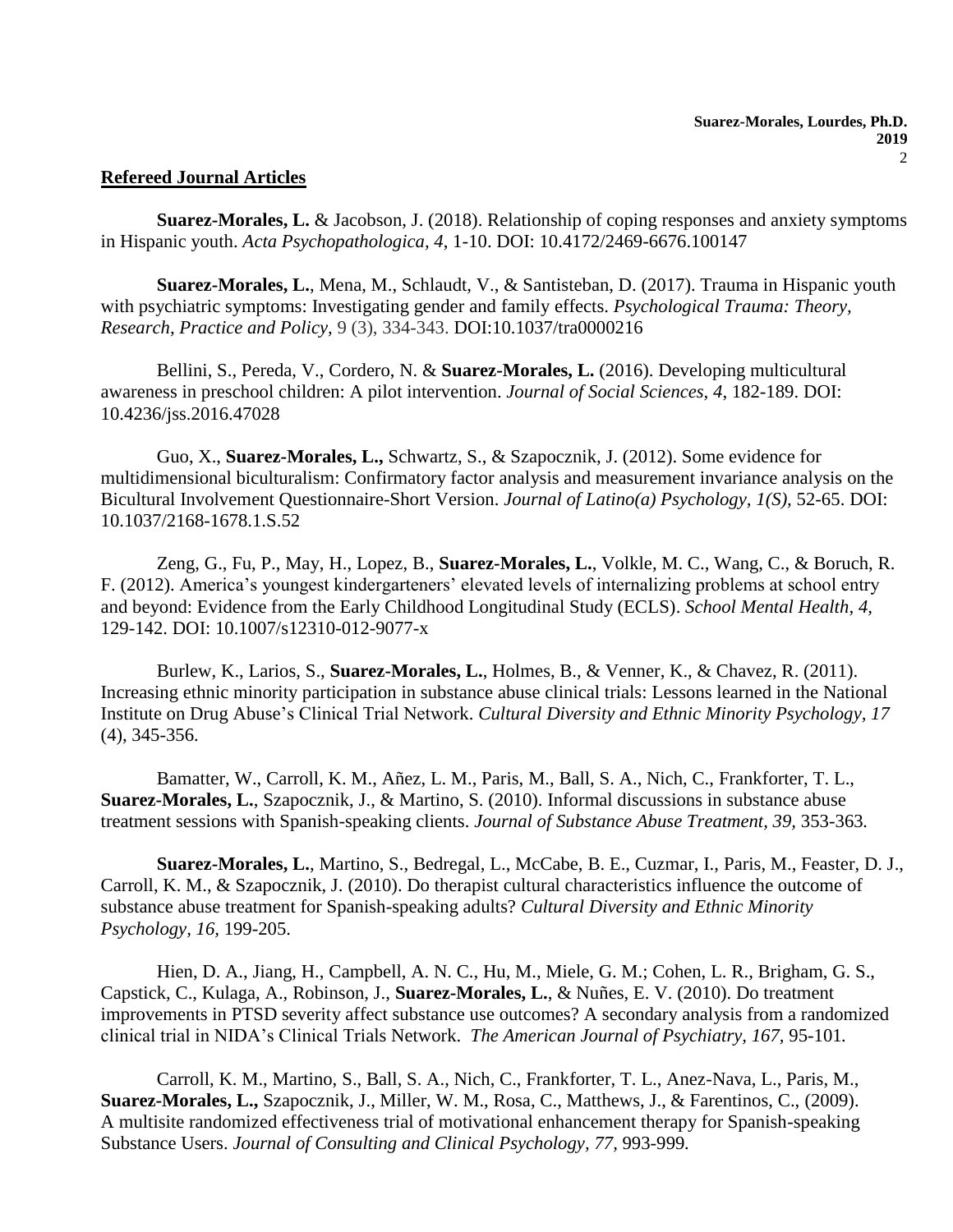Hien, D.A., Wells, E.A., Jiang, H., **Suarez-Morales, L.**, Campbell, A.N.C., Cohen, L.R., Miele, G.M., Killeen, T., Brigham, G.S., Zhang, Y., Hansen, C., Hodgkins, C., Hatch-Maillette, M., Brown, C., Kulaga, A., Kristman-Valente, A., Chu, M., Sage, R., Robinson, J.A., Liu, D., & Nunez, E. V. (2009). Multisite randomized trial of behavioral interventions for women with co-occurring PTSD and substance use disorders. *Journal of Consulting and Clinical Psychology, 77,* 607-619*.*

**Suarez-Morales, L.,** & Lopez, B. (2009). Impact of acculturative stress and daily hassles on preadolescent psychological adjustment: Examining anxiety symptoms. *The Journal of Primary Prevention, 3,* 335-349*.*

Santa Ana, E. J., Carroll, K. M., Anez, L., Paris, M., Ball, S. A., Nich, C., Frankforter, T. L., **Suarez-Morales, L.**, Szapocznik, S., & Martino, S. (2009). Evaluating Motivational Enhancement Therapy adherence and competence among Spanish-speaking therapists. *Drug and Alcohol Dependence, 103,* 44-51.

Guo, X., **Suarez-Morales, L.,** Schwartz, S., & Szapocznik, J. (2009). Some evidence for multidimensional biculturalism: Confirmatory factor analysis and measurement invariance analysis on the Bicultural Involvement Questionnaire-Short Version. *Psychological Assessment, 21,* 22-31*.*

Kileen, T., Hein, D., Campbell, A., Brown, C., Hansen, C., Jaing, H., Kristman-Valente, A., Neuenfeldt, C., Rocz, N., Sampson, R., **Suarez-Morales, L.**, Wells, E., & Brigham, G., & Nunes, E. (2008). Adverse events in an integrated trauma-focused intervention for women in community substance abuse treatment. *Journal of Substance Abuse Treatment, 35,* 304-311.

**Suarez-Morales, L.,** Dillon, F., & Szapocznik, J. (2007). Validation of the Acculturative Stress Inventory for Children. *Cultural Diversity and Ethnic Minority Psychology, 13(3),* 213-224*.*

**Suarez-Morales, L.,** Matthews, J., Martino, S., Ball, S., Rosa, C., Farentinos, C., Szapocznik, J., & Carroll, K. (2007). Issues in designing and implementing a Spanish-language multisite clinical trial. *American Journal on Addictions, 16(3),* 206-215.

**Suarez-Morales, L.** & Bell, D. (2006). Relation of childhood worry to information processing factors in an ethnically diverse community sample. *Journal of Clinical Child and Adolescent Psychology, 35,* 136-147*.*

Santisteban, D. A., **Suarez-Morales, L.,** Robbins, M. S., & Szapocznik, J. (2006). Brief Strategic Family Therapy: Lessons learned in efficacy research and challenges to blending research and practice. *Family Process, 45 (2),* 259-271.

Santisteban, D., Vega, R. R., & **Suarez-Morales, L.** (2006). Utilizing dissemination findings to help understand and bridge the research and practice gap in the treatment of substance abuse disorders in Hispanic populations. *Drug and Alcohol Dependence, 84 Supplemental,* S94-S101.

**Suarez, L., & Bell-Dolan, D. (2001). The relationship of childhood worry to cognitive biases:** Threat interpretation and likelihood of event occurrence. *Behavior Therapy, 32,* 425-442.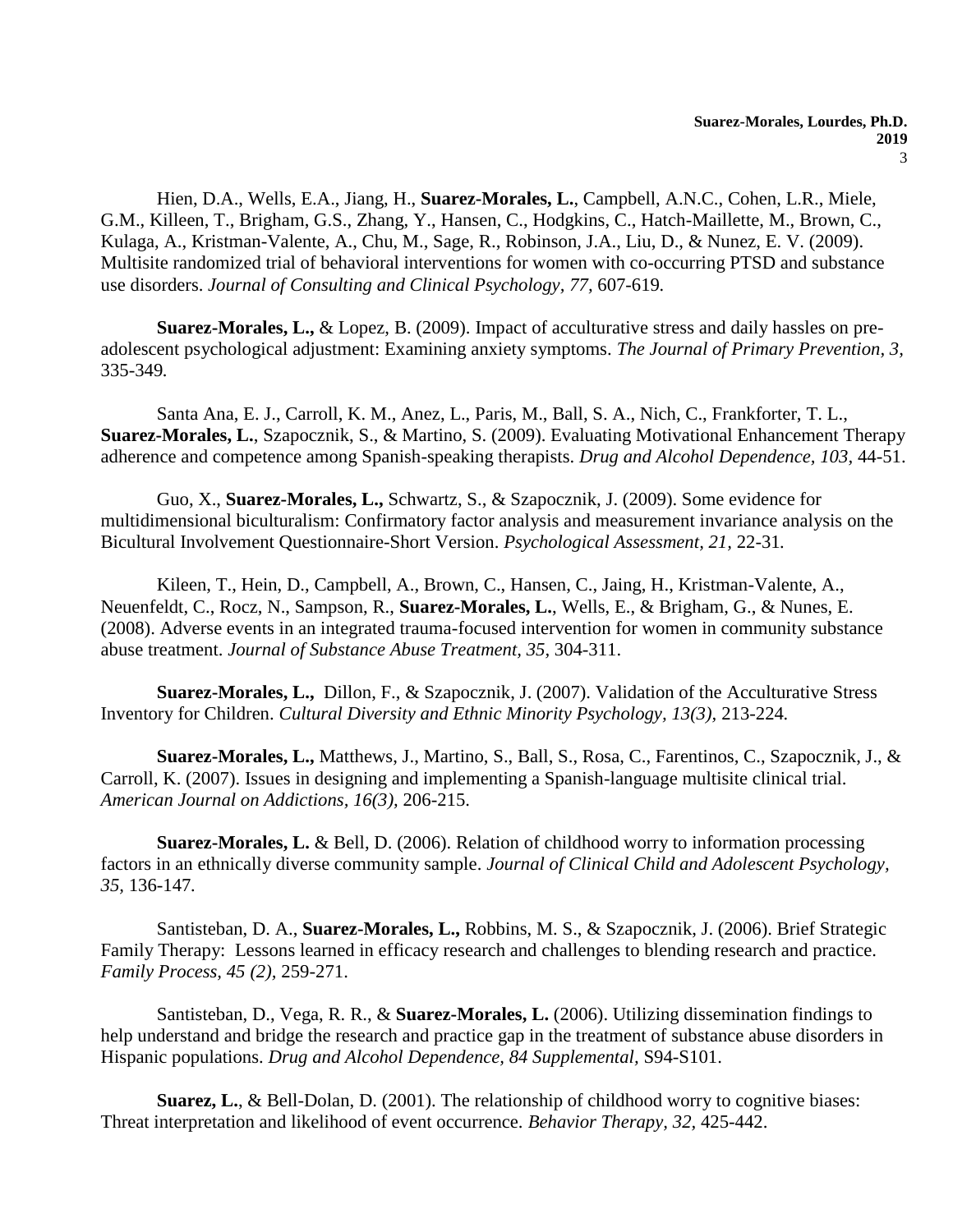Kashani, J. H., **Suarez, L.**, Jones, M. R., & Reid, J. C. (1999). Perceived family characteristic differences between depressed and anxious children and adolescents. *Journal of Affective Disorders, 52,*  269-274.

Kashani, J. H., **Suarez, L.**, Luchene, L., & Reid, J. C. (1998). Family characteristics and behavior problems of suicidal and non-suicidal children and adolescents. *Child Psychiatry and Human Development, 29,* 157-168.

Kashani, J. H., **Suarez, L.**, Allan, W., & Reid, J. C. (1997). Hopelessness in inpatient youths: A closer look at behavior, emotional expression, and social support. *Journal of the American Academy of Child and Adolescent Psychiatry, 36,* 1625-1631.

Morris, E., **Suarez, L.**, & Reid, J. C. (1997). Behavioral outcomes of home-based services for children and adolescents with serious emotional disorders. *Family Preservation Journal, 2,* 21-32.

## **Grant Experience**

**Co-Principal Investigator:** Unaccompanied, but not alone: Efforts to engage communities around the needs of unaccompanied immigrant minors. NSU's President's Faculty Research & Development Grant, Track #2, (Co-PIs Diana Formoso & Michelle Fernandez). \$3,000, 2018-2019.

**Principal Investigator:** "Cognitive Processes in Anxiety and Depression in an Ethnically Diverse Sample". NSU's President's Faculty Research & Development Grant", \$10,000, 2013-2015.

**Co-investigator:** "Preventing Health Disparities in Hispanic Youth: Changing Trajectories" within Clinical Research Centers (P60) grant "El Centro", Office of Minority Health and Health Disparities, Daniel Santisteban, Principal Investigator, \$1.6 million, 2007-2012.

**Principal Investigator**, "Minority Research Supplement Grant", National Institute on Drug Abuse, Florida Node of the Drug Abuse Clinical Trials Network (PI: José Szapocznik, Ph.D., Grant #1U10DA 13720: \$252,080), 2002-2005.

#### **Scientific Presentations**

**Suarez-Morales, L.** & Kahn, G. (2018, November). *Acculturative Stress: What Role does it play in the Relationship between Threat Interpretation Bias and Anxiety?* Poster presented at 52nd Annual Annual Convention of the Association for Behavior and Cognitive Therapies, Washington, DC.

Kahn, G. & **Suarez-Morales, L.** (2018, November). *Integrating Acceptance and Commitment Therapy Processes with Information-Processing Theory in Anxious Early Adolescents.* Poster presented at 52nd Annual Annual Convention of the Association for Behavior and Cognitive Therapies, Washington, DC.

Formoso, D., **Suarez-Morales, L.** & Fernandez, M. C. (2018, October). *Unaccompanied, but not alone: Efforts to engage communities around the needs of unaccompanied immigrant minors.* Roundtable presented at National Latina/o Psychological Association, San Diego, CA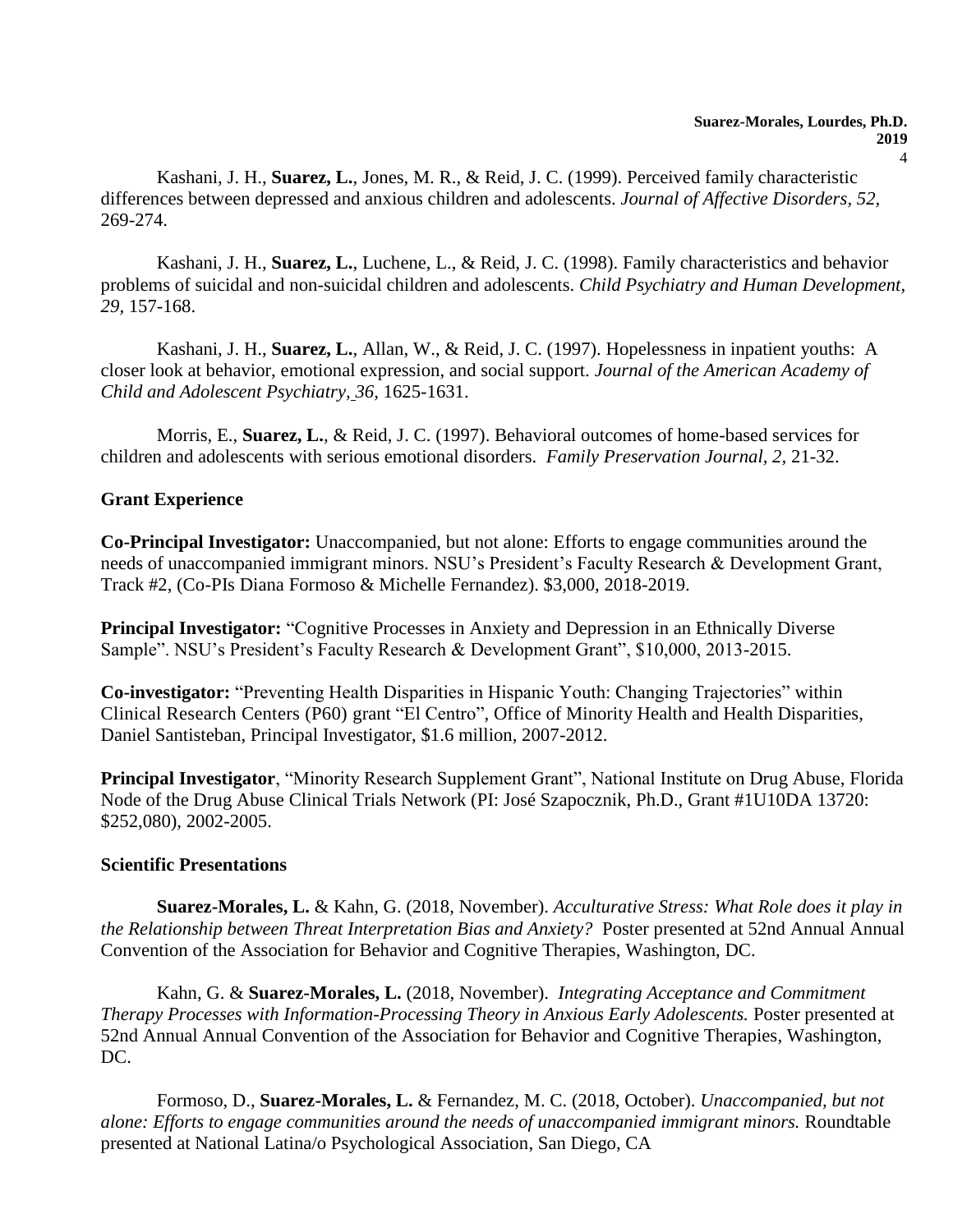Belfer, J. & **Suarez-Morales, L.** (2018, October). *Expression of anxiety disorders in Latino youth.* Poster presented at National Latina/o Psychological Association, San Diego, CA

Holiner, C., Cabrera C., & **Suarez-Morales, L.** (2018, October). *Decreasing parental accommodations with anxious children: Adaptation for Hispanic families.* Poster presented at National Latina/o Psychological Association, San Diego, CA

Sosu, R. & **Suarez-Morales, L.** (2018, August). *Cross-cultural model of Post-Traumatic Stress Disorder following a natural disaster.* Poster presented at the 126th annual national convention of the American Psychological Association, San Francisco, CA

Belfer, J., Kahn, G., & **Suarez-Morales, L.** (2017, November). *The impact of parental overprotection on the relationship between co-rumination and anxiety in Hispanic children.* Poster presented at the 51st Annual Convention of the Association for Behavior and Cognitive Therapies, San Diego, CA

Schlaudt, V., McCaffrey, S., & **Suarez-Morales, L.** (2017, August). *Age, gender, and the mindfulness level of Hispanic youth.* Poster presented at the 125th annual national convention of the American Psychological Association, Washington, DC.

Jacobson, J. & **Suarez-Morales, L.** (2017, August). *Examination of coping and anxiety symptoms in Hispanic youth.* Poster presented at the 125th annual national convention of the American Psychological Association, Washington, DC. **Received an award from Division 53, Society of Clinical Child and Adolescent Psychology**

**Suarez-Morales, L.** (May, 2017). *What to do when you feel stuck when working with child anxiety disorders: Review of clinical practices that work and others that show promise.* Presentation provided at Nova Southeastern University's College of Psychology Doctoral Program Didactics.

Kahn, G., Cabrera, S., & **Suarez-Morales, L.** (2017, February). *Cultural considerations of the association between parental overprotection and paranoia.* Poster presented at the Miami International Child and Adolescent Mental Health Conference, Miami, FL.

Schlaudt, V., & **Suarez-Morales, L.** (2016, October). *Exploring mediators and moderators in the relationship of acculturative stress and internalizing symptoms in Hispanic youth.* Poster presented at the National Conference of the Association for Behavior and Cognitive Therapies, New York City, NY.

Schlaudt, V., Shemony, A., & **Suarez-Morales, L.** (2016, August). *Mental health of US-born and immigrant children in South Florida.* Poster presented at the 124th annual national convention of the American Psychological Association, Denver, CO.

Freile, M. P., **Suarez-Morales, L.**, Kahn, G., Pérez Miranda, L., & Schlaudt, V. (2016, August). *How stress affects parenting in Hispanic families.* Poster presented at the 124th annual national convention of the American Psychological Association, Denver, CO.

Schlaudt, V. & **Suarez-Morales, L.** (2016, May). *Validation of the Brief Adolescent Daily Hassles Scale in Hispanic youth.* Panel presentation at 7th Intercontinental Convention on Psychology "Hominis 2016", Havana, Cuba.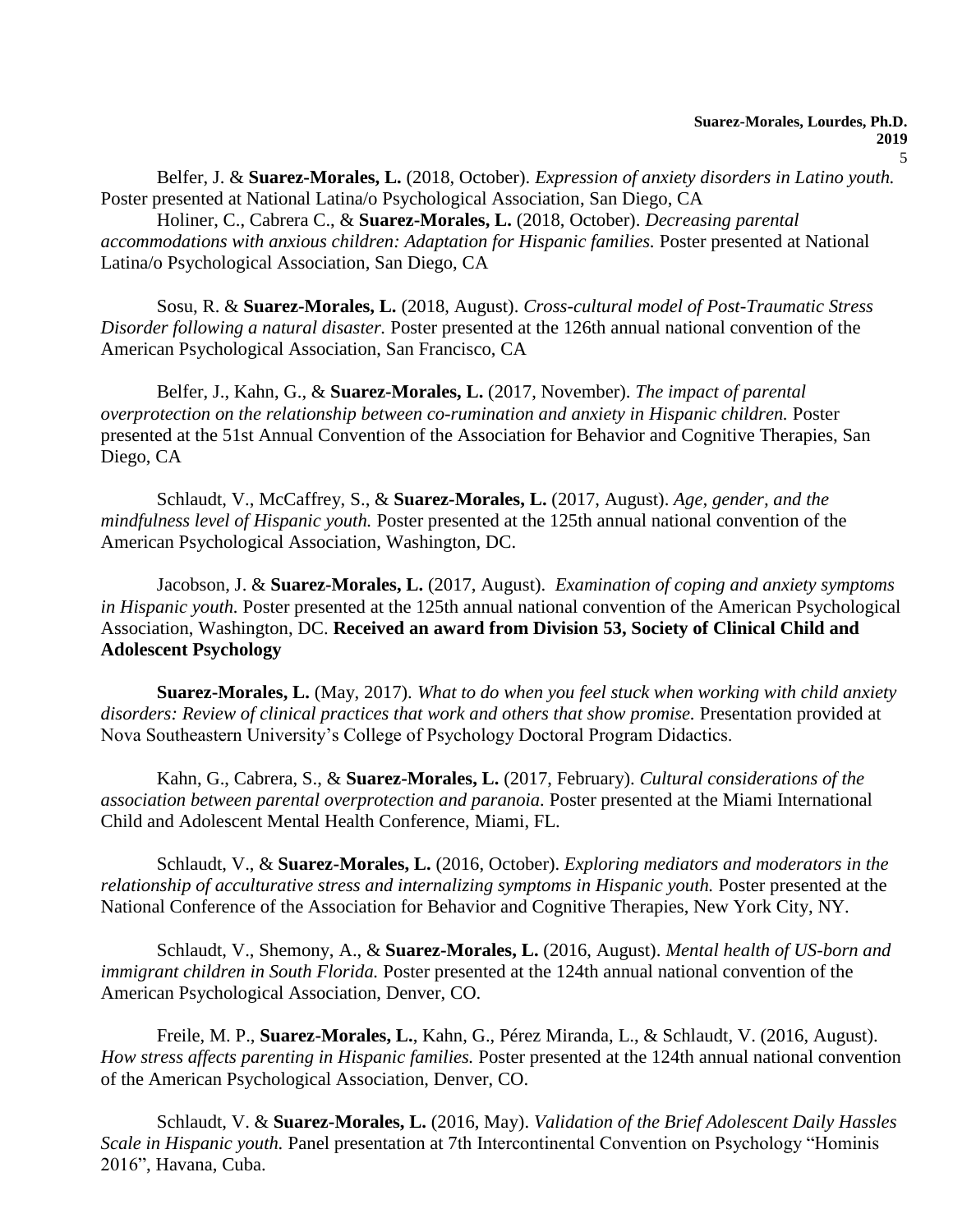**Suarez-Morales, L.**, Tobin, M., Schlaudt, V., & Guerra, S. (2015, November). *Threat interpretation and response selection biases associated with anxiety and depression symptoms in Hispanic youth.* Poster presented at the National Conference of the Association for Behavior and Cognitive Therapies, Chicago, IL.

Schlaudt, V., Bernadel, R., Steckler, A., & **Suarez-Morales. L.** (2015, November). *Automatic Thoughts as a Mediator of Stress and Anxiety.* Poster presented at the National Conference of the Association for Behavior and Cognitive Therapies, Chicago, IL.

Schlaudt, V., Beck, A., Tidwell, L., & **Suarez-Morales, L.** (2015, November). *Predictors of Negative Automatic Thoughts in Hispanic Middle School-Aged Youth.* Poster presented at the National Conference of the Association for Behavior and Cognitive Therapies, Chicago, IL.

Kahn, G., **Suarez-Morales, L.**, Schlaudt, V., Perez-Miranda, L., Freile, M. P. (2015, November). *Does Co-Rumination Explain the Association between Parent Immigration Stress and Child Internalizing Symptoms in Hispanic Families?* Poster presented at the National Conference of the Association for Behavior and Cognitive Therapies, Chicago, IL.

Kahn, G., **Suarez-Morales, L.**, Freile, M. P., & Perez-Miranda, L. (2015, November). *Associations between Parent-Child Co-Rumination and Psychopathological Symptoms.* Poster presented at the National Conference of the Association for Behavior and Cognitive Therapies, Chicago, IL.

Perez Miranda, L., **Suarez-Morales, L**., Kahn, G., Freile, M. P., & Schlaudt, V. (2015, November). *Correlates of Parent-Child Discrepancies in Reports of Internalizing Symptoms.* Poster presented at the Hispanic Special Interest Group at the National Conference of the Association for Behavior and Cognitive Therapies, Chicago, IL.

Schlaudt, V., McCaffrey, S., Guerra, S. & **Suarez-Morales, L.** (2015, August). *Mindfulness and Acculturative Stress in Middle-School Aged Children.* Poster presented at the 123rd annual national convention of the American Psychological Association, Toronto, Canada.

Schlaudt, V., Betancourt, C., Brenes, M., Seidl, M., & **Suarez-Morales, L.** (2015, August). *Cognitive Distortions across Subtypes of Anxiety in Hispanic Youth: Transdiagnosis or Content-Specificity?* Poster presented at the 123rd annual national convention of the American Psychological Association, Toronto, Canada.

**Suarez-Morales, L.**, Schlaudt, V., Gulliver, K., & Tobin, M. (2015, April). *Distortions associated*  with Anxiety and Depression Symptoms in Hispanic Children. Poster presented at the 35<sup>th</sup> Annual Conference of the Anxiety and Depression Association of America, Miami, FL.

McCaffrey, S., Schlaudt, V., & **Suarez-Morales, L.** (2015, February). *Validation of the Revised Children's Anxiety and Depression Scale (RCADS) in a Hispanic Sample of Middle School Youth.* Poster presented at the 8<sup>th</sup> Biannual Niagara in Miami Conference, North Miami Beach, FL.

Guerra, S. & **Suarez-Morales, L.** (2015, January). *Use of Positive Psychology Interventions for Children: A Discussion of Effectiveness and Cultural Considerations.* Poster presented at the National Multicultural Conference and Summit, Atlanta, GA.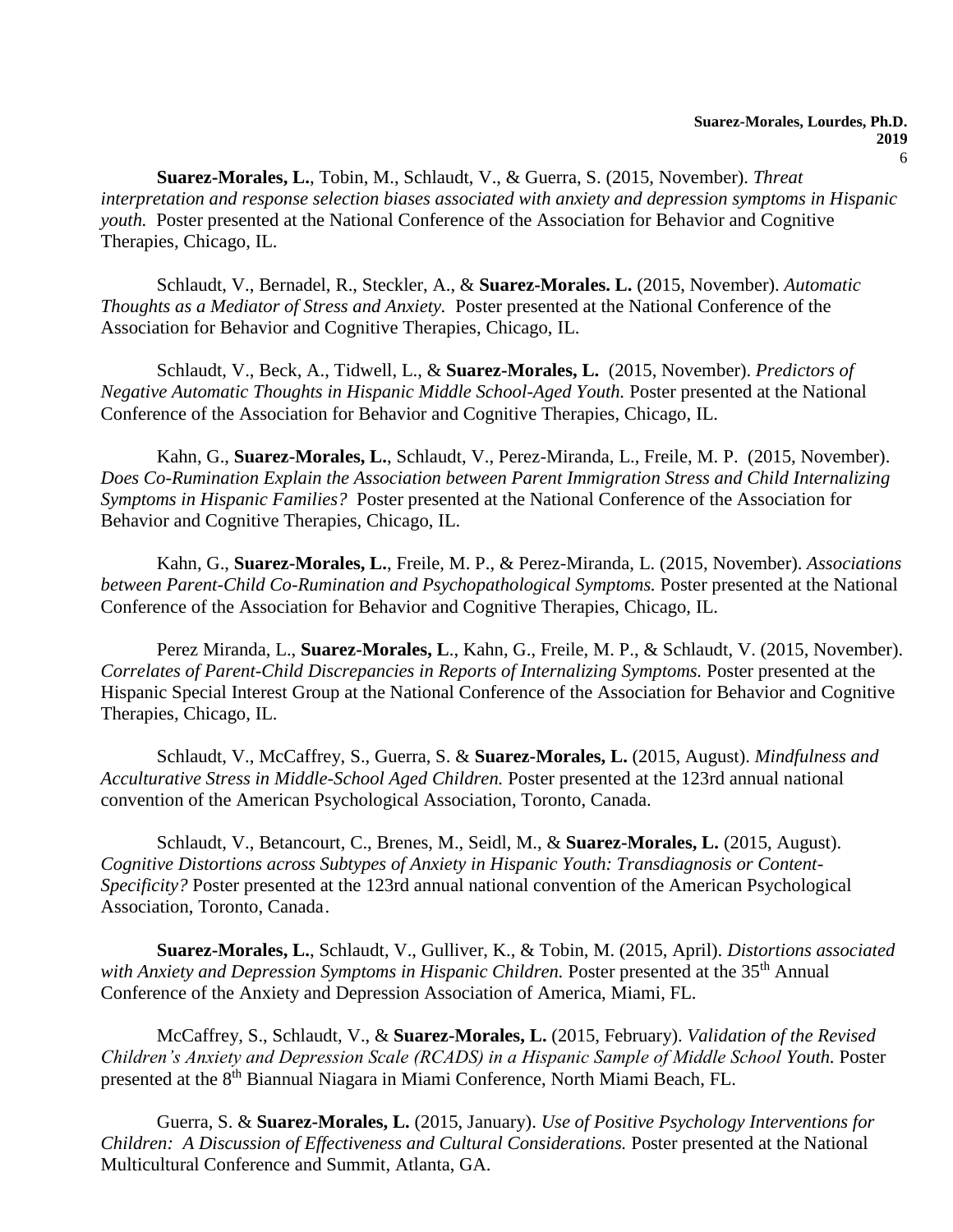McGregor, S., Schlaudt, S., Guerra, S., DeArmas, C., & **Suarez-Morales, L.** (2014, November). *The relationship between mindfulness and internalizing symptoms in Hispanic middle-school youth*. Poster presented at the National Conference of the Association for Behavior and Cognitive Therapies, Philadelphia, PA.

McGregor, S., Schlaudt, S., Guerra, S., & **Suarez-Morales, L.** (2014, November). *Validation of the Child and Adolescent Mindfulness Measure (CAMM) with Ethnically Diverse Youth*. Poster presented at the National Conference of the Association for Behavior and Cognitive Therapies, Philadelphia, PA.

Morgaman, S., Pereda, V., Yehudai, N., Cordero, N., & **Suarez-Morales, M.** (2014, October). *Multicultural Awareness in Preschool: Evaluation of a Pilot Intervention*. Poster presented at National Clinical Child and Adolescent Conference (Division 53), Lawrence, KS.

Audibert, F. & **Suarez-Morales, L.** (2014, October). *Acculturative Stress and the Prevalence of Suicide Behaviors in Latino Youth.* Poster presented at the Biennial National Latino/a Psychological Association Conference, Albuquerque, NM.

Morgaman, S., Pereda, V., Yehudai, N., Cordero, N., & **Suarez-Morales, L.** (2014, August). *Social Preference and Multicultural Awareness in Preschool.* Poster presented at 122nd annual national convention of the American Psychological Association, Washington, DC.

Audibert, F., Losada, T., & **Suarez-Morales, L.** (2014, June). *Acculturative Stress and the Prevalence of Psychological Disorders among Immigrant Hispanic Youth.* Poster presented at the third biennial Conference of the APA Society for the Psychological Study of Ethnic Minority Issues (Division 45). Eugene, OR.

De Armas, C. & **Suarez-Morales, L.** (2013, October). *Teacher Involvement in the Treatment of Childhood Anxiety*. Poster presented at the 40th Annual Conference of the Florida Association of School Psychologists, Orlando, FL.

**Suarez-Morales, L**. & Lopez, B. (2012, August). *A Test of the Information Processing Model and its Relationship to Anxiety.* Poster presented at the 120<sup>th</sup> national convention of the American Psychological Association, Orlando, FL.

Szapocznik, J., & **Suarez-Morales, L.** (2008, June). *Designing and Implementing a Spanishlanguage multi-site MET (Motivational Enhancement Treatment to Improve Treatment Engagement and Outcome for Spanish-Speaking Individuals Seeking Treatment for Substance Abuse) randomized clinical trial.* Invited presentation as part of the workshop on "Motivational Interventions with Special Populations" (Antoine Douaihy, Chair) at the National Institute on Drug Abuse Meeting on "Blending Science and Treatment: The Impact of Evidence-Based Practices on Individuals, Families and Communities", Cincinatti, OH.

**Suarez-Morales, L.**, Matthews, J., Martino, S., Ball, S. A., Rosa, C., Farentinos, C., Szapocznik, J., & Carroll, K. M. (2007, September). *Issues in Designing and Implementing a Spanish-Language Multisite Clinical Trial.* Poster presented at the 7<sup>th</sup> annual conference of the National Institute on Drug Abuse's National Hispanic Science Network, Miami Beach, FL.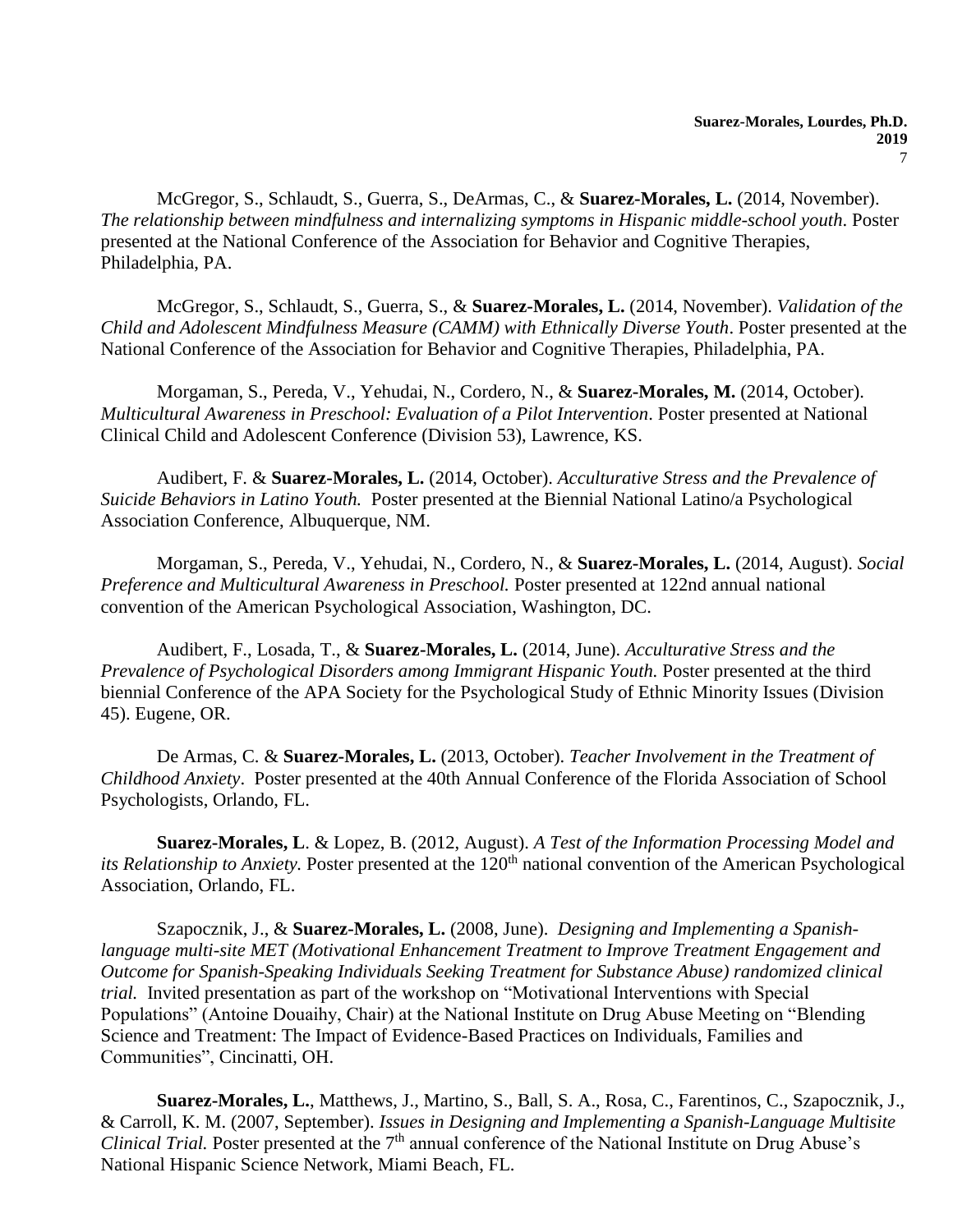Carroll, K. C., Martino, S., **Suarez-Morales, L.**, Ball, S. A., Miller, W. A., Rosa, C., Anez-Nava, L., Paris, M., & Nich, C. Frankforter, T. L., Matthews, J., Farentinos, C. & Szapocznik, J. (2007, September). *A Multisite Randomized Controlled Effectiveness Trial of Motivational Enhancement for Spanish-Speaking Substance Users.* Poster presented at the 7th annual conference of the National Institute on Drug Abuse's National Hispanic Science Network, Miami Beach, FL.

**Suarez-Morales, L.,** Matthews, J., Kunkel, L., & Rosa, C. (2005, October). *CTN-0021 Motivational Enhancement Therapy with Spanish Speakers: Issues with Study Preparation and Implementation.* Paper presented during the simposia "NIDA National Treatment Clinical Trials Network: Experience with Hispanics" at the NIDA's Bridging Science and Culture to Improve Drug Abuse Research with Minority Communities, Atlanta, GA.

Jane, D. M., de Dios, M. A**., Suarez-Morales, L.** & Dillon, F. (2004, November). *Reliability and validity of the Societal, Attitudinal, Familial, and Environmental, Acculturative Stress Scale for Children-Revised.* Poster presented at The National Latino Psychological Association Conference, Scottsdale, AZ.

Magruder, K., Tilley, B., Brady, K., Miller, S., Brown, C., **Suarez-Morales, L.**, Amaro, H., Carter, R., & Haynes, L. (2004, October). *Program influences on recruitment and retention of minority participants in addictions treatment research.* Paper presented at a CTN Symposium at the Addictions Services Research Conference, Philadelphia, PA.

Schreiber, N., Esposito, K., & **Suarez-Morales, L** (2004, June). *Inconsistencies in self-report of substance use and risk behaviors: A conceptual framework.* Poster presented at the annual conference of the College on Problems of Drug Dependence (CPDD), San Juan, Puerto Rico.

**Suarez-Morales, L.** (2003, April). *Relationship of childhood worry and information-processing: Multi-ethnic/cultural comparison.* Poster presented at the Society for Research in Child Development, Tampa, FL.

**Suarez, L.**, & Bell-Dolan, D. (2000, November). *Relationship between stressful experiences and anxiety in children: A multicultural comparison.* Poster presented at the Association for Advancement of Behavior Therapy, New Orleans, LS.

**Suarez, L.**, Fricker, A. E., deArellano, M.A., Saunders, B. E., Kilpatrick, D.G., Resnick, H. S., & Best, C. L. (2000, November). *Ethnic differences in witnessing violence and related mental health problems: Results from the National Survey of Adolescents.* Poster presented at Association for Advancement of Behavior Therapy, New Orleans, LS.

Fricker, A. E., **Suarez, L.**, deArellano, M.A., Smith, D. W., Saunders, B. E., Kilpatrick, D. G., Resnick, H. S., & Best, C. L. (2000, November). *Psychological and psychosocial outcomes in a national sample of sexually abused adolescents: Comparisons across race/ethnicity.* Poster presented at the Association for Advancement of Behavior Therapy, New Orleans, LS.

Bell-Dolan, D., Allan, W. D., & **Suarez, L.** (1998, November). *Understanding children's social anxiety: Relative contributions of cognitive and behavioral functioning.* Poster presented at the Association for Advancement of Behavior Therapy, Washington, D.C.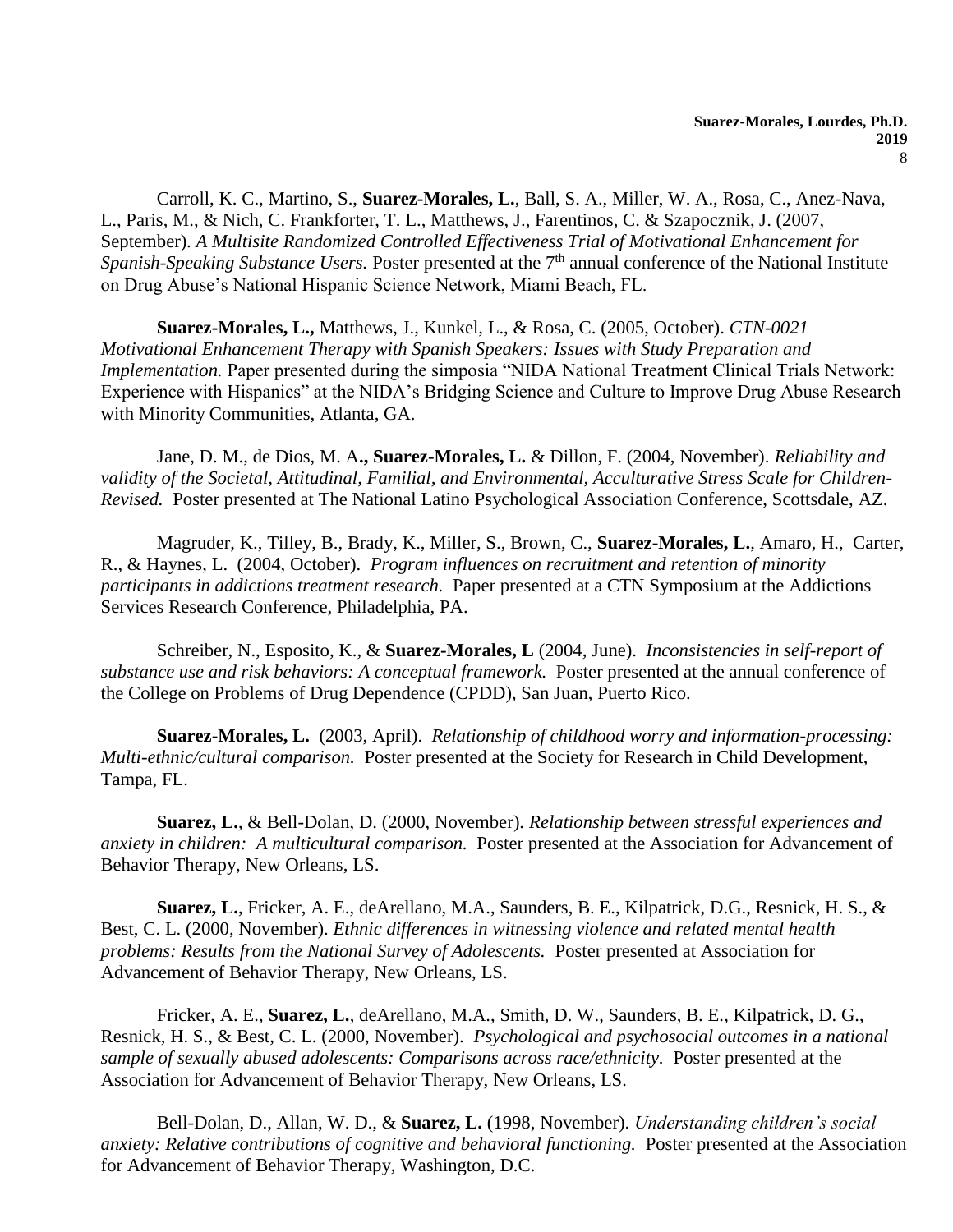**Suarez, L.**, & Bell-Dolan, D. (1998, October). *Reliability and validity of the Penn-State Worry Questionnaire for Children.* Poster presented at the Kansas Conference, Lawrence, KS.

**Suarez, L.** & Bell-Dolan, D. (1997, November). *The relationship of children's worry to interpretations of threat and event occurrence likelihood.* Poster presented at the Association for Advancement of Behavior Therapy, Miami Beach, FL.

Kashani, J., **Suarez, L.**, Allan, W., & Reid, J. C. (1997, November). *Hopelessness in inpatient youths: A closer look at behavior, emotional expression, and social support.* Poster presented at Association for Advancement of Behavior Therapy, Miami Beach, FL.

Bell-Dolan, D. & **Suarez, L.** (1997, April). *Anxious Children's Social Perceptions: Responses to Provocation, Peer Group Entry, and Social Failure Situations.* Poster presented at the Society for Research in Child Development, Washington, D.C.

## **PROFESSIONAL EXPERIENCE**

#### **Academic Experience**

2017 - Associate Professor, College of Psychology, Nova Southeastern University, Ft. Lauderdale, FL Strengths and Needs Assessment for Unaccompanied Minors Parental Factors Associated with Internalizing Symptoms in Children of Hispanic Families • Instructor for PSY-2604- Clinical Interventions for Child and Adolescents (4 sections) • Instructor for PSY-1408-Child and Adolescent Psychopathology (2 sections) • Intensive Clinical Supervisor on child-related practica (6 students yearly) 2011- 2017 Assistant Professor, Center for Psychological Studies, Nova Southeastern University, Ft. Lauderdale, FL Cognitive Processes in Anxiety and Depression in an Ethnically Diverse Sample • Instructor for PSY-2604- Clinical Interventions for Child and Adolescents (3-4 sections a semester) • Instructor for PSY-1501-Assessment: Intelligence Testing with Lab (1 section) • Instructor for PSY-1408-Child and Adolescent Psychopathology (2 sections) • Instructor for PSY-4623-Cognitive Behavioral Case Conceptualization (1 section) Intensive Clinical Supervisor on child-related practica (6 students yearly) • Research on cultural issues regarding assessment and treatment of Hispanic ethnic minorities 2009- 2012 Voluntary Assistant Professor, Department of Epidemiology and Public Health, Educational and Psychological Studies, University of Miami, Miami, FL 2001–2009 Research Assistant Professor, Center for Family Studies, Department of Psychiatry and Behavioral Studies, University of Miami School of Medicine.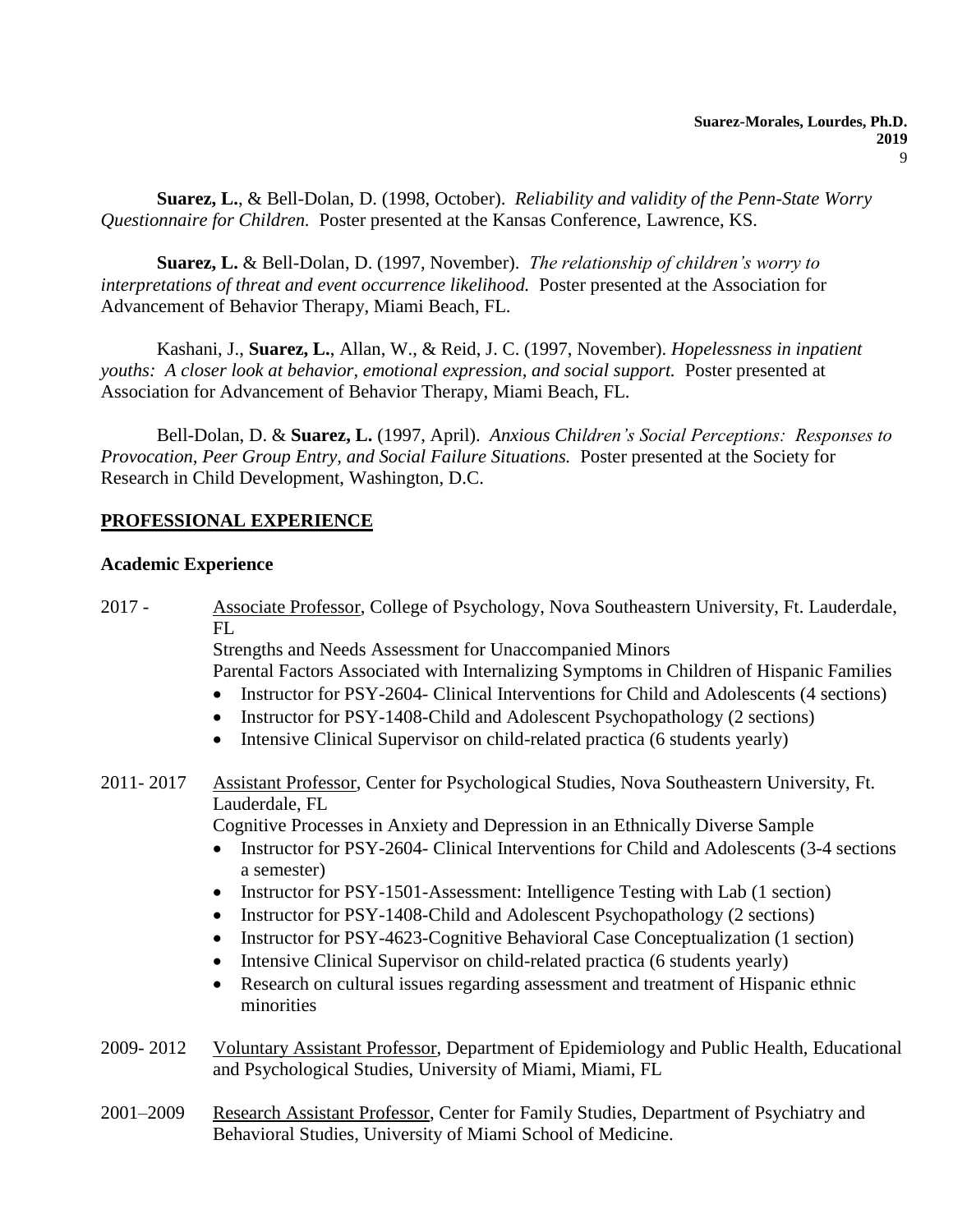- Co-investigator, "Motivational Enhancement Treatment to Improve Treatment Engagement and Outcome for Spanish-speaking Individuals Seeking Treatment for Substance Abuse" (NIDA)
- Local Principal Investigator, Women's Treatment for Trauma and Substance Use Disorders: A Randomized Clinical Trial (NIDA).
- Local Principal Investigator, Characteristics of Screening, Evaluation, and Treatment of HIV/AIDS, Hepatitis C Viral Infection, and Sexually Transmitted Infections in Substance Abuse Treatment Programs (NIDA)
- Clinical Supervisor, Smoking Cessation Treatment with Transdermal Nicotine Replacement Therapy in Substance Abuse Rehabilitation Programs (NIDA)
- Director of Translations for NIDA's Clinical Trials Network. Spanish translation of research materials (e.g., instruments, consent forms) for CTN protocols, CTN-0021 and CTN-0014.

## **Clinical Experience**

| 2010      | Assistant Clinical Coordinator, Citrus Health Network, Inc., Children and Adolescent<br>Treatment Services, State Inpatient Program, Pembroke Pines, FL                                                                                                                                                                                                                                                                                                                                                                                                                                                                                            |
|-----------|----------------------------------------------------------------------------------------------------------------------------------------------------------------------------------------------------------------------------------------------------------------------------------------------------------------------------------------------------------------------------------------------------------------------------------------------------------------------------------------------------------------------------------------------------------------------------------------------------------------------------------------------------|
| 2009-2010 | Psychology Resident, Citrus Health Network, Inc., Children and Adolescent Treatment<br>Services, State Inpatient Program, Pembroke Pines, FL<br>Provide individual, group, and family psychotherapeutic services to adolescents with<br>severe mental health disorders in a residential setting                                                                                                                                                                                                                                                                                                                                                    |
| 2000-2001 | Psychology Intern, Charleston Consortium Internship Program, Medical University of South<br>Carolina (Charleston, SC).<br>National Crime Victims Research and Treatment Center - Assessment and treatment of child<br>and adult victims of sexual and physical abuse<br><i>Department of Developmental Pediatrics</i> – Liaison between psychology, neurology, and<br>oncology clinics, psychoeducational assessment of children and adolescents<br><i>Family Services Research Center</i> – Community-based multisystemic family therapy for at-<br>risk minority youth<br>Conducted research on child victimization and related psychopathology. |
| 2000      | Therapist, Children's Psychiatric Center (Miami, FL).<br>Community-based psychological services for children and their families.                                                                                                                                                                                                                                                                                                                                                                                                                                                                                                                   |
| 1999-2000 | Clinician, Child Phobia and Anxiety Program (Miami, FL).<br>Individual treatment of child anxiety disorders with Hispanic children.                                                                                                                                                                                                                                                                                                                                                                                                                                                                                                                |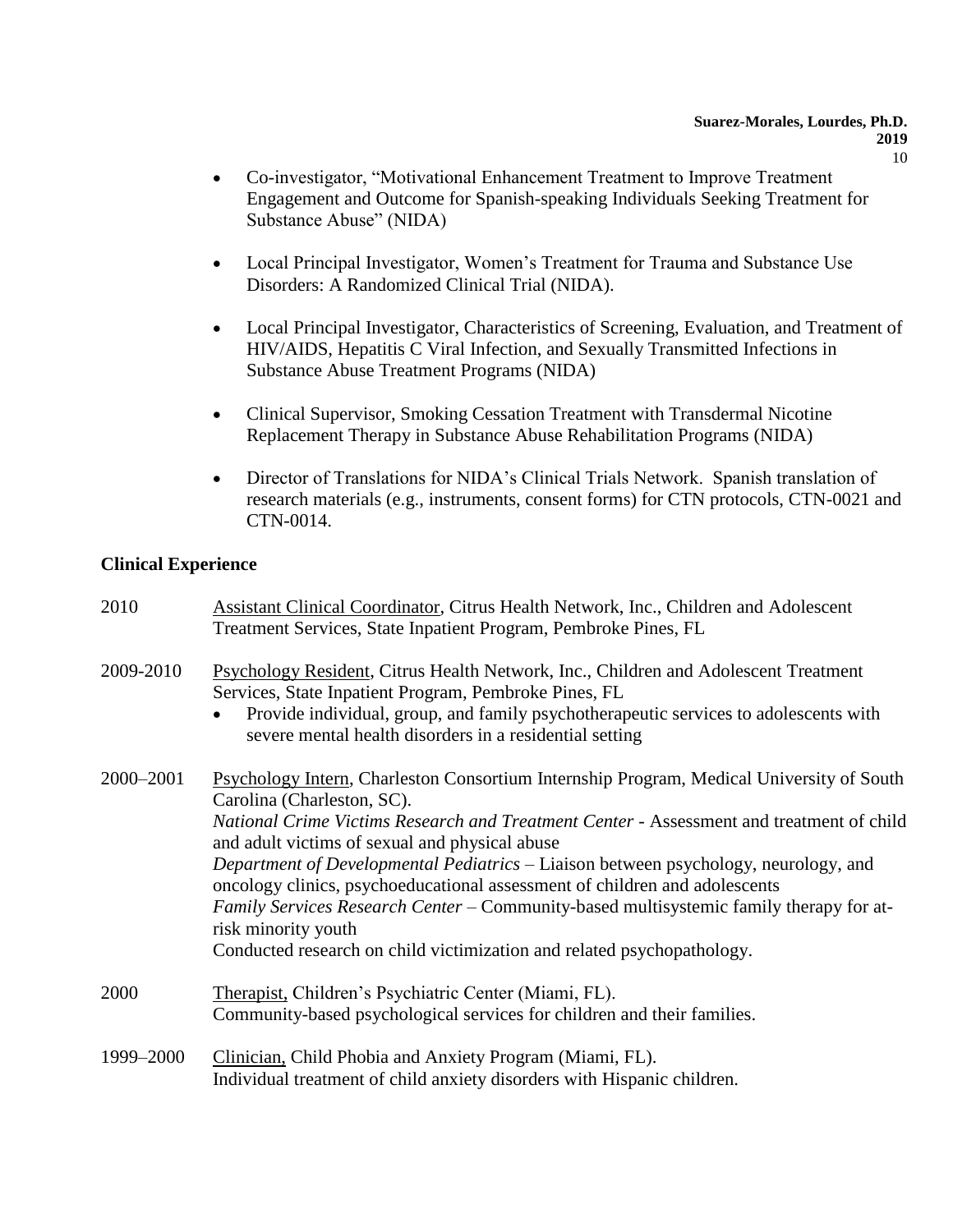# **Other Professional Experiences**

| 2009      | Instructor, Educational & Psychological Studies, University of Miami.<br>EPS623 Substance Abuse: Theories & Counseling. Mental Health Counseling (25 students)                                                                                                                                          |
|-----------|---------------------------------------------------------------------------------------------------------------------------------------------------------------------------------------------------------------------------------------------------------------------------------------------------------|
| 2004      | Guest Lecturer, School of Social Work, Florida International University, Miami, FL<br>"Treatment study on Motivational Enhancement Treatment for Hispanic adults." Graduate<br>Course (30 students); Mario de la Rosa, Ph.D., Instructor.                                                               |
| 2003      | Guest Lecturer, Psychology Department, Florida International University, Miami. FL<br>"Behavioral Treatments for Substance Abuse and Dependence Disorders" Undergraduate<br>Course (50 students); Barbara Lopez, M.A., Instructor.                                                                      |
| 2002-2003 | Training and Supervision of Therapists in Clinical Trial, University of Miami, FL. Duties:<br>Train, certify, and supervise implementation of cognitive behavioral therapy for smoking<br>cessation in two Florida community treatment agencies participating in national multi-site<br>clinical trial. |
| 2002-2006 | Supervision of Undergraduate and Graduate Level Research Assistants, University of<br>Miami. Supervise research-related activities, including data entry and coding, literature<br>searches, manuscript preparation of 3 undergraduate and 3 graduate research assistants.                              |
| 2000-2001 | Supervision of Research Assistants for Dissertation project. University of Missouri-<br>Columbia. Duties: Train in various coding systems, 5 research assistants.                                                                                                                                       |
| 1999      | Guest Lecturer, University of Missouri-Columbia, Psychology 170, Child Development<br>(350 students). Wesley Allan, Ph.D., Instructor. Topics: Eating disorders, adolescent<br>physical development.                                                                                                    |
| 1995-1999 | Research Assistant, University of Missouri-Columbia, Department of Psychology.<br>Community-based research on social and cognitive factors associated with anxiety.                                                                                                                                     |
| 1998-1999 | Multisystemic Therapist, Missouri Delinquency Project (Columbia, MO).<br>Home-based and community-based clinical services for children and adolescents involved in<br>the juvenile justice system. Collected clinical data for MST intervention studies.                                                |
| 1997-1998 | Graduate Research Assistant, Mother-Kid Trial (Columbia, MO).<br>Collected data for a preventive treatment program for mothers at risk for physical abuse.                                                                                                                                              |
| 1997-1998 | Supervision of Research Assistants for Thesis Project, University of Missouri-Columbia<br>Duties: Training in phone recruitment, administration of assessment battery, data<br>management, coding, and entry, 5 research assistants.                                                                    |
| 1996-1998 | Staff Clinician, Psychological Service Clinic (Columbia, MO).<br>Outpatient services for youth and adults with various psychological disorders.                                                                                                                                                         |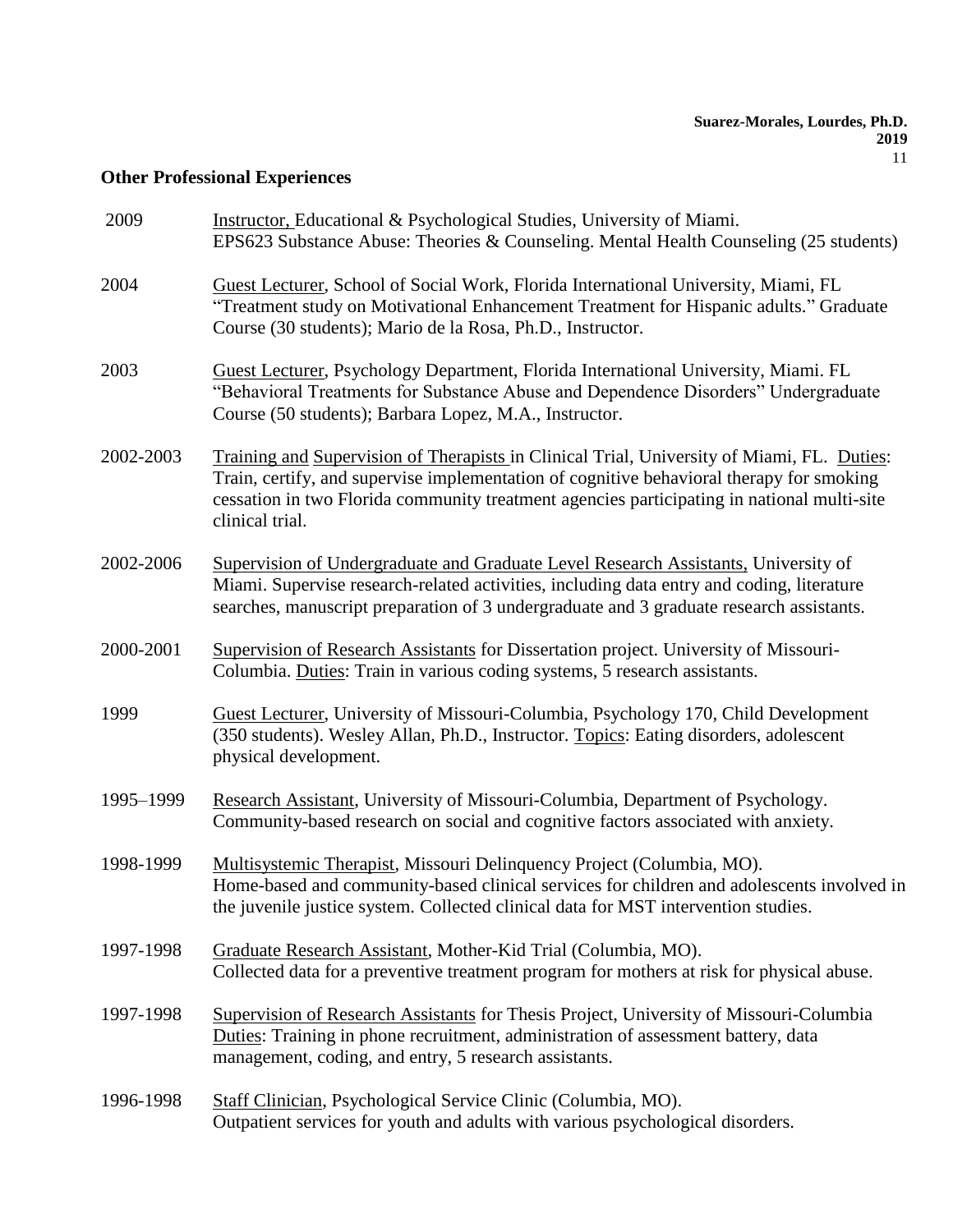1996-1997 Research Worker, Mid-Missouri Mental Health Center (Columbia, MO). Conducted studies with youth inpatient population on internalizing-type of psychiatric disorders and family functioning. 1995-1996 Graduate Teaching Assistant, University of Missouri-Columbia Courses: Introduction to Social Psychology (300 students), Dr. Doug Krull., Instructor. Emotional Disorders of Childhood and Adolescence (30 students), Dr. Debora Bell-Dolan, Instructor. Duties: Make up test questions, grade papers, guess lecture, and maintain office hours. Topics of Lectures: Child Anxiety Disorders; Social Compliance. 1992-1994 Undergraduate Research Assistant, Child Phobia and Anxiety Laboratories, Florida International University (Miami, FL). Treatment outcome study for Cognitive Behavioral

## **PROFESSIONAL**

#### **Editorial Responsibilities**

| Reviewer, Journal of Latina/o Psychology                                       | $2016 - 18$ |  |
|--------------------------------------------------------------------------------|-------------|--|
| Reviewer, Journal of Consulting and Clinical Psychology<br>2006, 2007, 2011-17 |             |  |
| Reviewer, Mindfulness                                                          | 2016        |  |
| Reviewer, Journal of Behavior Therapy and Experimental Psychiatry              | 2012        |  |
| Reviewer, Journal of Clinical Child and Adolescent Psychology                  | 2005        |  |
| Reviewer, Cultural Diversity & Ethnic Minority Psychology                      | 2004        |  |
| Ad hoc Reviewer, Society for Prevention Research                               | 2002        |  |
| Reviewer of Guidelines for Multicultural Psychology                            |             |  |
| Reviewer, Journal of Traumatic Stress                                          | 2000        |  |
| Ad hoc Reviewer, Journal of Abnormal Psychology                                | 1997, 1999  |  |

## **Professional and Honorary Organizations**

American Psychological Association Association for Behavioral and Cognitive Therapies National Latinx Psychological Association Anxiety and Depression Association of America National Hispanic Science Network – National Institute on Drug Abuse

Treatment for youth with anxiety disorders.

## **Honors and Awards**

- NIDA Minority Research Supplement for Florida Node of the Drug Abuse Clinical Trials Network (Grant # 1 U10 DA 13720-01), 2000
- AABT's Circle of Achievement Award, 2000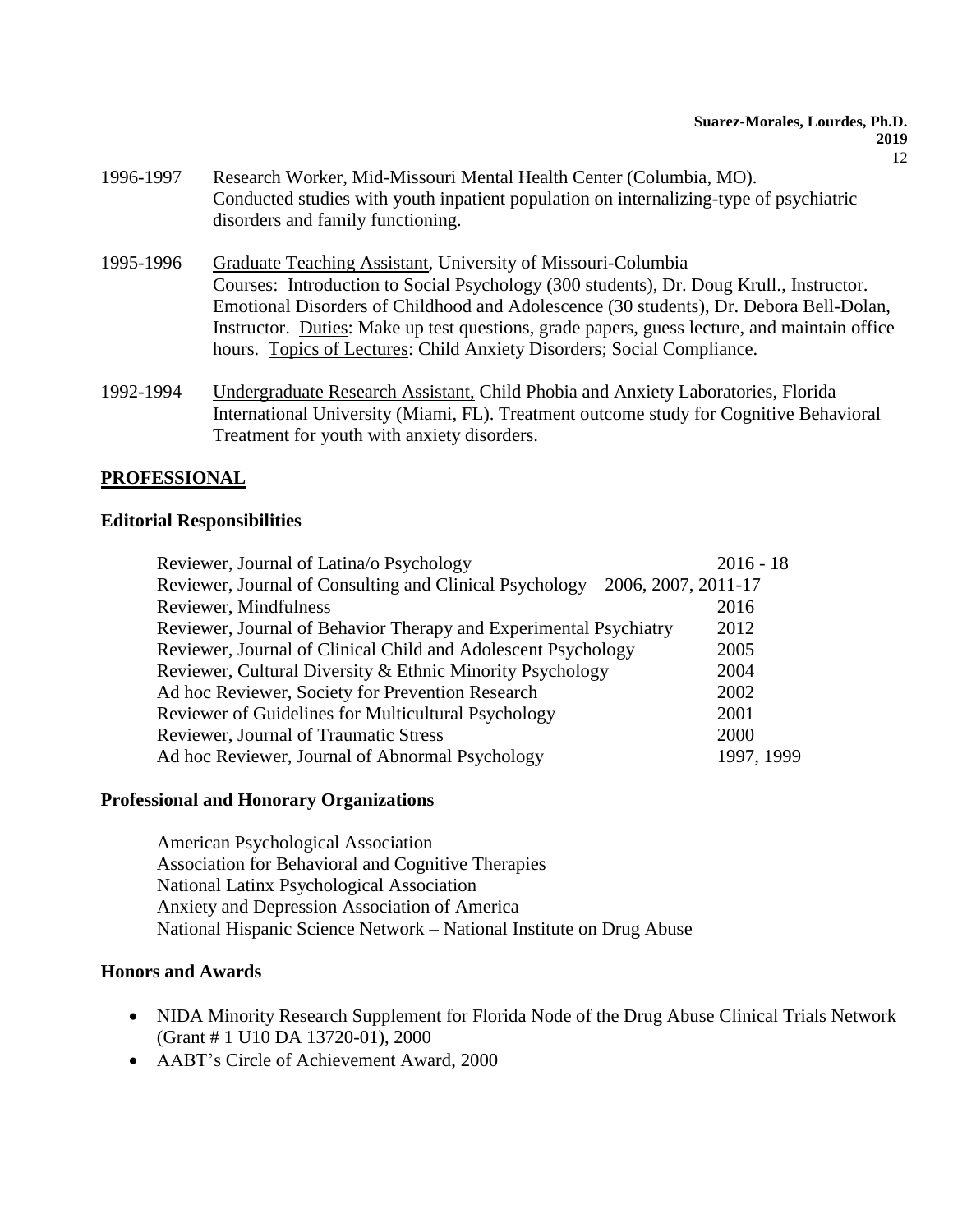- Gus T. Ridgel Fellowship, University of Missouri-Columbia, 1995-1999
- Psychology Department Thesis Research Grant, University of Missouri-Columbia, 1997
- American Psychological Association's Minority Undergraduate Student of Excellence, 1994
- Dean's Honor List, Florida International University, 1990-1994

## **Student Mentoring**

## **Ph.D. Students**

Schlaud, Victoria. Dissertation title: *Exploring mediators and moderators in the relationship of acculturative stress and internalizing symptoms in Hispanic youth.*

Kahn, Gilly. Major paper title: *Integrating Acceptance and Commitment Therapy processes with Information-Processing Theory in anxious early adolescents.*

## **Psy.D. Students**

De Armas, Cristina (2013-2014). Literature review, Title: *Review of Individual and Environmental Factors Involved in Childhood Anxiety: Extending the Findings to Hispanic Populations.* 

Audibert, Fabiola (2013-2014). Literature review, Title: *Acculturation related variables and their relationship to psychological disorders among Latino youth.*

Mehta, Bhumi (2013-2014). Literature review, Title: *Etiology of the child sexual offense definitions, theory, and treatment.*

Morgaman, Samantha (2012-2014). Empirical study, Title: *Multicultural awareness in preschool children: A pilot intervention.*

Guerra, Silviana (2013-2014). Literature review, Title: *Use of positive psychology interventions for children: A discussion of effectiveness and cultural considerations.*

Perez-Miranda, Leticia (2014-2015). Empirical study, Title: *Correlates of parent-child discrepancies in report of internalizing symptoms.*

Freile, Maria Pia (2014-2015). Empirical study. Title: *How stress affects parenting in Hispanic families of children with anxiety.*

Cordero, Nicole (2014-2015). Development of treatment manual, Title: *Manualized treatment for comorbid anxiety and depression in Hispanic youth.*

Jacobson, Jennifer (2015-2016). Empirical study, Title: *Examination of coping responses and anxiety symptoms in a nonclinical minority youth sample.*

Betancourt, Caroline (2015-2016). Literature review, Title: *Parental factors and their association with childhood depression among Hispanic populations.*